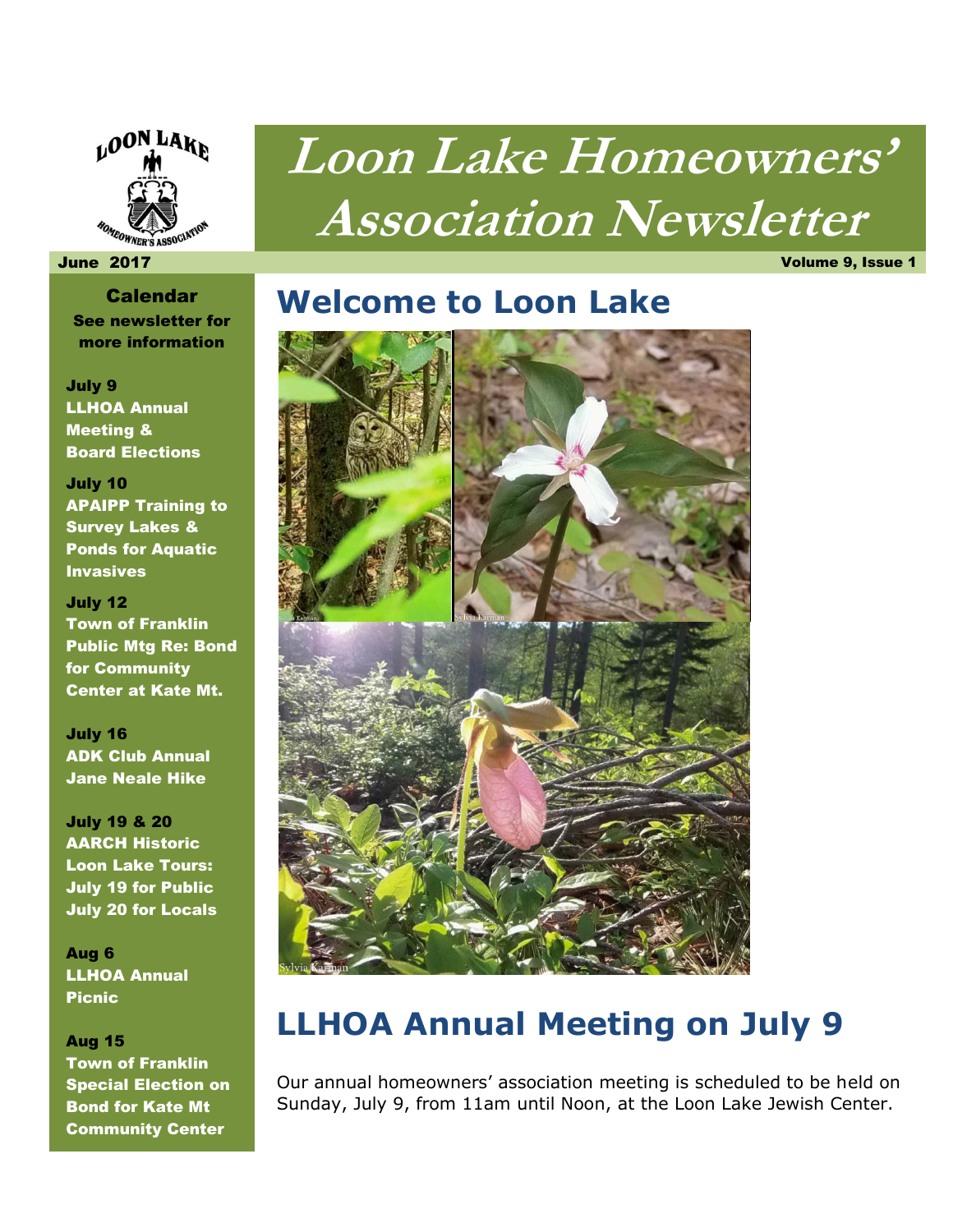#### READ ABOUT

ALAP 2016 Water Quality Report

Board Pursues Cell Tower Improved Internet Oversight for Septic **Setbacks** 

LL Property Updates

Avoiding Ticks

Moose Sighting

Dues Now \$50 & PayPal Still Available

### *LLHOA Board Elections*

Among the items on tap for the annual meeting will be elections for three LLHOA Board positions. Any LLHOA members who are interested in serving on the Board should contact Patricia Cogswell [\(pcapcog@gmail.com\)](mailto:pcapcog@gmail.com) by June 30 with a few lines about themselves so that we can email candidates' bios to the homeowners in time for the July 9 annual homeowners' meeting.

#### *News from the Board*

We will also hear from the Board regarding our budget, emergency services, and communications with Franklin Town Board regarding internet, cell service, and septic setbacks.

### **Town of Franklin Proposed Bond for Community Center at Kate Mt. Park**

### *Public Comment Meeting—July 12*

### *Special Election—August 15*

From: The Franklin Flyer, June 2017

On July 12 the Franklin Town Board will hold an information session immediately after its regular meeting for all property owners and longterm renters in the Town of Franklin area regarding the cost and bonding details for a proposed community center at Kate Mtn. Park. The session offers the public an opportunity to ask questions and voice opinions.

As the Town of Franklin is not pursuing the Permissive Referendum process for this proposed project, an official Public Meeting is not required; however, the Franklin Town Board is interested in hearing from the public.

On August 15, there will be a special election to pass or end the bond proposal for the project. The polls will be open at the Franklin Town Hall in Vermontville from 7am-7pm. Absentee ballots are available. All voters must be residents of the Town of Franklin for at least 30 days prior to the election and at least 18 years old. All voters must provide valid identification. Note: The election is open to ALL TAXPAYERS AND LONG TERM RENTERS within the Town of Franklin.

Contact Town Clerk, Lauren LeFebvre, at 518-891-2189 for more information.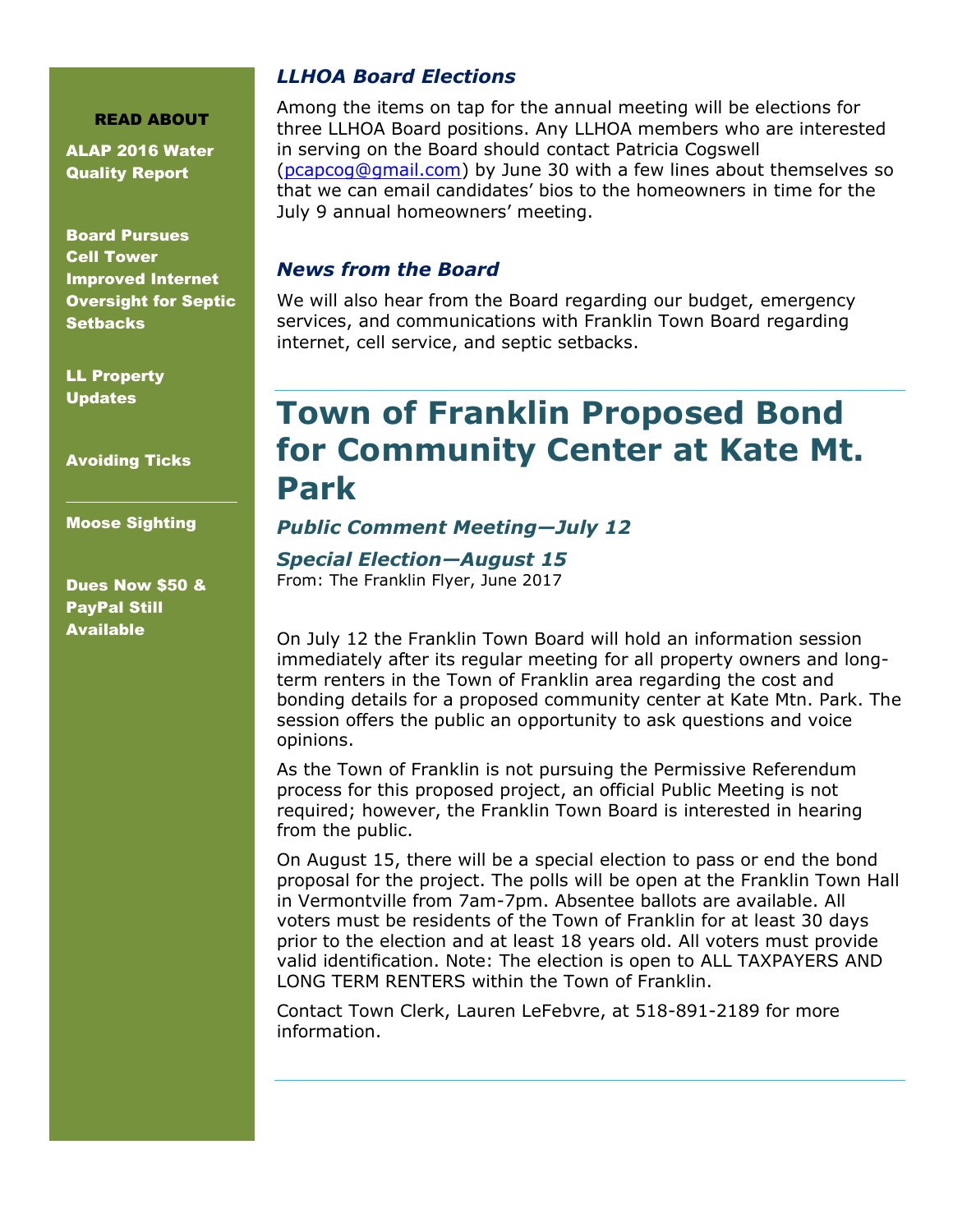

**Loon Lake Homeowners Association PO Box 219, Vermontville, NY 12989** 

**Email: [president@loonlakehoa.org](mailto:president@loonlakehoa.org)**

#### **BOARD OF DIRECTORS**

**Tom Bartiss [president@loonlakehoa.org](mailto:president@loonlakehoa.org)**

**Stuart Lucks [vicepresident@loonlakehoa.org](mailto:vicepresident@loonlakehoa.org)**

**Jane Carroll [treasurer@loonlakehoa.org](mailto:treasurer@loonlakehoa.org)**

**Patricia Cogswell [pcapcog@gmail.com](mailto:pcapcog@gmail.com)**

**Brenda Gewurz [secretary@loonlakehoa.org](mailto:secretary@loonlakehoa.org)**

**Zev Hershtal [zevh@sympatico.ca](mailto:zevh@sympatico.ca)**

**George Johnson [keyofc@rcn.com](mailto:keyofc@rcn.com)**

**Peter MacEwen [p.macewen@macewen.ca](mailto:p.macewen@macewen.ca)**

**Walter Palawsky [wpalawsky@hotmail.com](mailto:wpalawsky@hotmail.com)**

**Murray Vasilevsky [murray.vasilevsky@mcgill.ca](mailto:murray.vasilevsky@mcgill.ca)**

**Leonard Wisse [lhwisse@gmail.com](mailto:lhwisse@gmail.com)**

**Loon Lake HOA Website: [http://loonlakehoa.org](http://loonlakehoa.org/)**

**Website Contact: Webmaster@loonlakehoa.org**

**Editor: [newsletter@loonlakehoa.org](mailto:newsletter@loonlakehoa.org)**

### **Annual Jane Neale Hike—July 16**

Loon Laker, Wendy Ungar, will lead the Annual Jane Neale Memorial Hike on Sunday, July 16, 2017.

This year's hike is to the summit of Hurricane Mountain, complete with phenomenal, near-360 views of the High Peaks, the Great Range, and much more. A refurbished fire tower also graces the summit.

Join members of the Adirondack Mountain Club (ADK) and friends of Jane Neale for a great hike. This annual hike is a fundraiser in support of the Jane Neale Fund, established by the ADK to support participation by youth in the annual trails crew week. Contributions are always welcome and are tax deductible.

To register or for more information, contact Wendy Ungar [wendy.ungar@utoronto.ca](mailto:wendy.ungar@utoronto.ca) or 518-891-2750.

See ADK links below for more information about hiking Hurricane Mt and to make an online donation if you're interested.

ADK Flyer describing the Annual Jane Neale event and Hurricane Mt.

[http://www.adk.org/wp-content/uploads/2017/05/JNF-hike\\_flyer-2017](http://www.adk.org/wp-content/uploads/2017/05/JNF-hike_flyer-2017-wu1.pdf) [wu1.pdf](http://www.adk.org/wp-content/uploads/2017/05/JNF-hike_flyer-2017-wu1.pdf)

ADK webpage with link for online donations—be sure to indicate the donation is for the Jane Neale Fund

<https://www.adk.org/protect/upcoming-events/>

### **Calling All Citizen Scientists**

### *July 10 Meeting RE: Monitoring Lakes and Ponds in the Adirondack Backcountry for Invasive Species*

The Adirondack Park Invasive Plant Program is holding a training session at the ADK Loj at Heart Lake on July 10 from 10am-3pm to train interested individuals to identify *Aquatic Invasive Species* that threaten the health of our Adirondack lakes and ponds. Participants will also have the opportunity to adopt a water body to survey. Workshops consist of classroom education on invasive species identification and data management, followed by a field portion on the water where participants learn and practice survey protocol. Surveys will focus on the Lake Champlain Basin.

**Date and Time:** July 10, 2017, 10 am to 3 pm

**Location:** Heart Lake Program Center, 1002 Adirondack Loj Road Lake Placid, NY 12946-0867

For more information about the Adirondack Park Invasive Plant Program, see: [http://adkinvasives.com](http://adkinvasives.com/)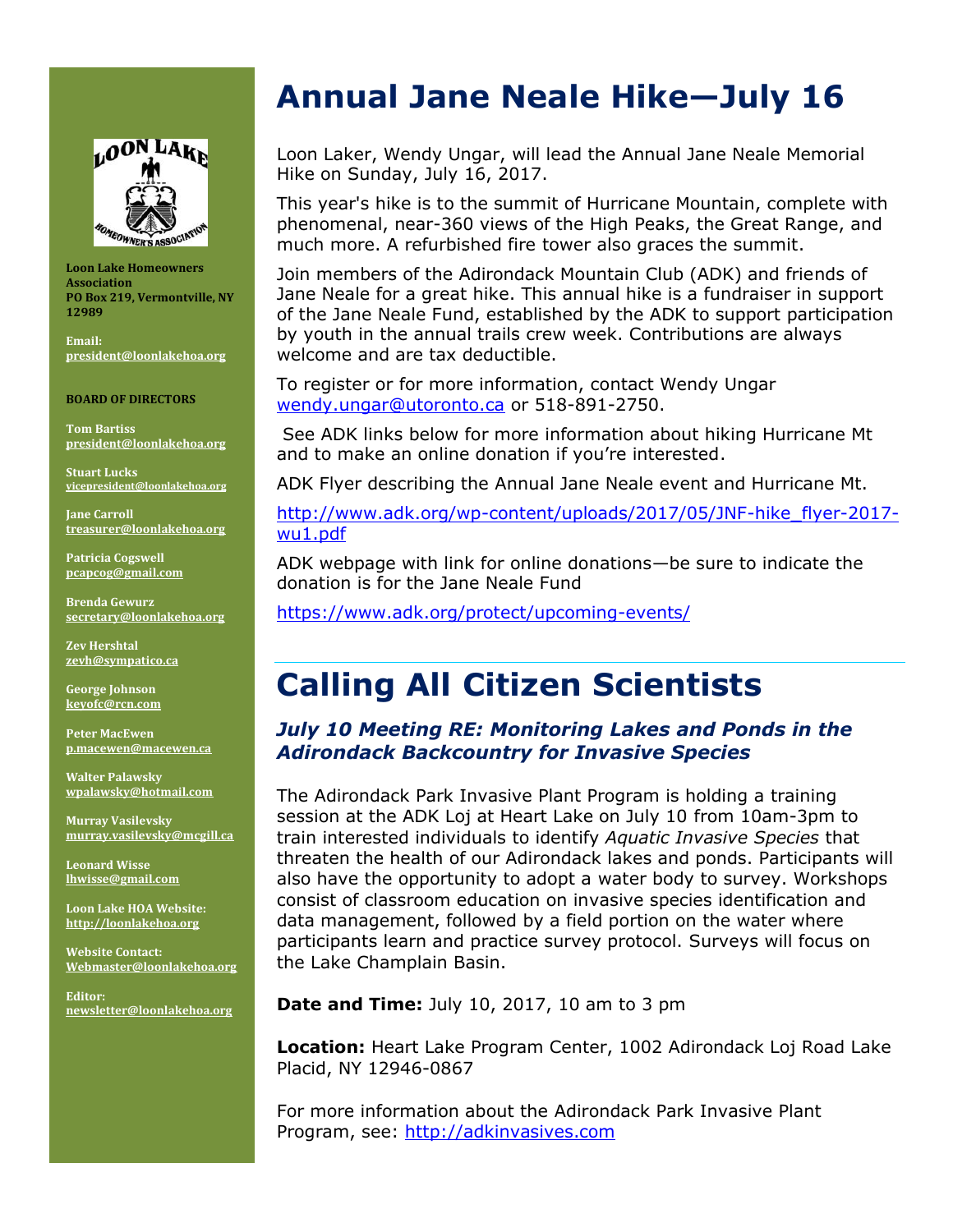To sign up for APIPP Training, follow this link:

[http://salsa4.salsalabs.com/o/51116/p/salsa/web/common/public/signup?sign](http://salsa4.salsalabs.com/o/51116/p/salsa/web/common/public/signup?signup_page_KEY=10703&utm_content=1c80fc81cd1fd20f83eabe72a0c5a4e2&utm_campaign=ADK%20Today%20June%201&utm_source=Robly.com&utm_medium=email) [up\\_page\\_KEY=10703&utm\\_content=1c80fc81cd1fd20f83eabe72a0c5a4e2&ut](http://salsa4.salsalabs.com/o/51116/p/salsa/web/common/public/signup?signup_page_KEY=10703&utm_content=1c80fc81cd1fd20f83eabe72a0c5a4e2&utm_campaign=ADK%20Today%20June%201&utm_source=Robly.com&utm_medium=email) [m\\_campaign=ADK%20Today%20June%201&utm\\_source=Robly.com&utm\\_me](http://salsa4.salsalabs.com/o/51116/p/salsa/web/common/public/signup?signup_page_KEY=10703&utm_content=1c80fc81cd1fd20f83eabe72a0c5a4e2&utm_campaign=ADK%20Today%20June%201&utm_source=Robly.com&utm_medium=email) [dium=email](http://salsa4.salsalabs.com/o/51116/p/salsa/web/common/public/signup?signup_page_KEY=10703&utm_content=1c80fc81cd1fd20f83eabe72a0c5a4e2&utm_campaign=ADK%20Today%20June%201&utm_source=Robly.com&utm_medium=email)

### **Historical Loon Lake Tours**

By Patty Cogswell and Karl Beckwith Smith

It is time again to celebrate the glorious history of this wonderful place. Many of you are probably aware that that there are many surviving structures from the days of the Old House or Loon Lake House. Recently the non- profit known as AARCH (Adirondack Architectural Heritage based in Elizabethtown, NY) suggested nominating the historic district of the Loon Lake Hamlet to the National Register of Historic Places. Although this idea was not taken up by the LLHOA it goes to show the national importance of this area. There are many people both local and from other parts who are interested in Loon Lake history.

A group of local homeowners has from time to time volunteered to share some of this history with interested history buffs by organizing a tour of Loon lake for AARCH supporters, fees for which in turn help to underwrite the work AARCH does to preserve the architectural heritage of the Adirondacks. This year Loon Lakers Patty Cogswell and Karl Beckwith Smith have agreed to organize one of these tours.

#### *Public Tour July 19*

The public tour is scheduled for Wednesday, July 19, 2017. The tour will take place in two parts, the first from 10am to 12:30pm, will cover the hotel site and Garden Road the second part after a BYO picnic lunch will cover the "behind the scenes " area and Blue Spruce Drive.

We will be welcoming the group at the Caddie House and will give a short introduction on Loon Lake history. We will also put up a small exhibit of reprinted photographs of old Loon Lake.

A tour like this would not be successful without the participation of a few homeowners who are willing to open their houses for the group which typically numbers about 40 very nice people. There is plenty to see just by walking around the hamlet, but it is far more fun for the visitors to be able to see inside some of the houses. Consequently we are asking if you would be willing to be one of those who want to share their historic house with people who appreciate history.

### *Private Tour for Locals July 20*

In addition, judging from past experience, we have found that among our own neighbors there is considerable interest in such a tour, and so we are planning a second day of tours for them which would not include a fee for AARCH.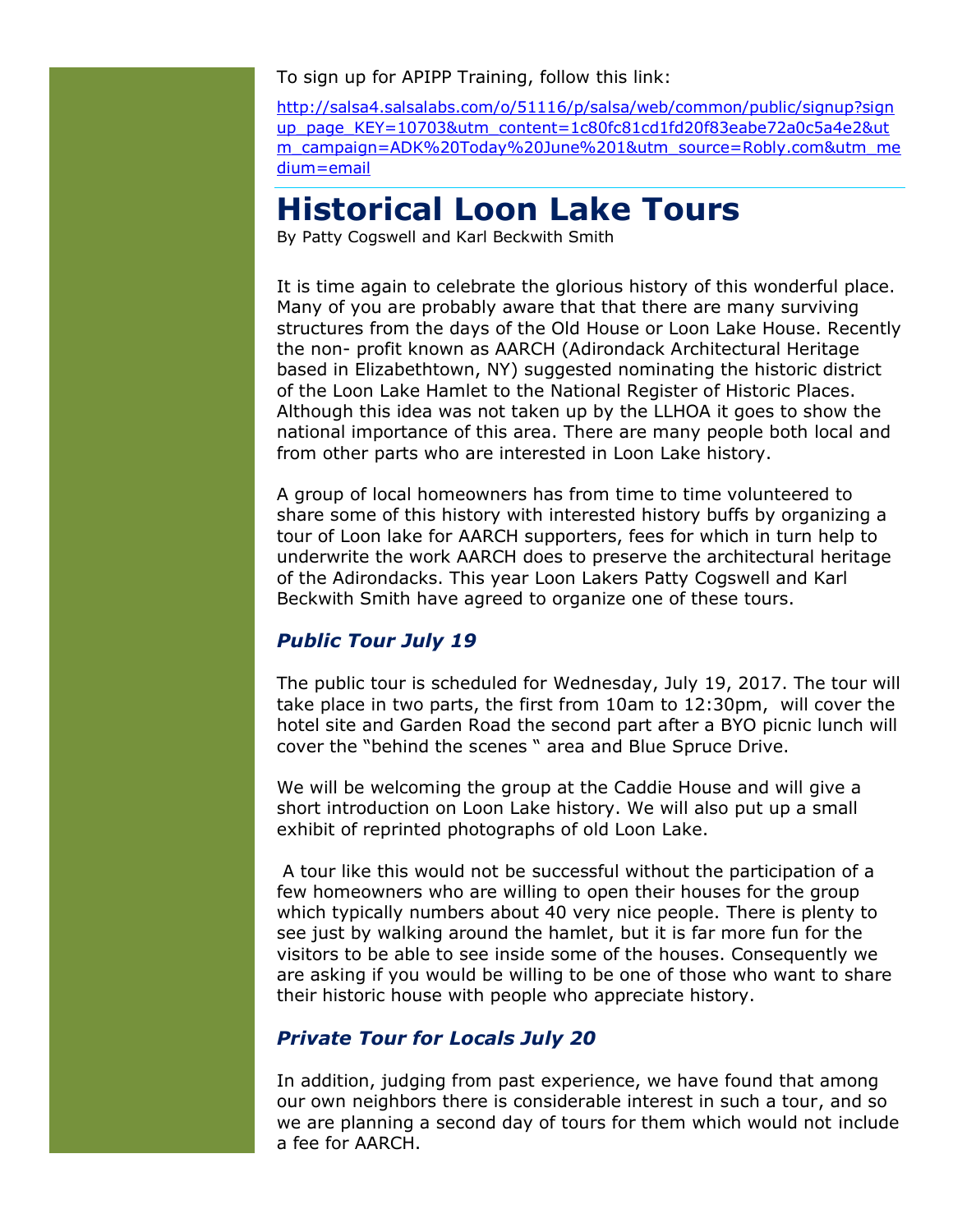This will be a half day tour on Thursday, July  $20<sup>th</sup>$ , beginning at 1pm. Pre-registration for the locals' tour is requested but not necessary. This will also be an opportunity for people to share their own knowledge of Loon Lake history and historic collections.

If you are interested in either opening your house or joining the locals' tour please email either Patty [\(pcapcog@gmail.com](mailto:pcapcog@gmail.com) ) or Karl [\(karl@halcyonplacegallery.com](mailto:karl@halcyonplacegallery.com)).

Thank you for helping to preserve and appreciate the amazing history of this beautiful place.

AARCH Public Tour of Loon Lake Wednesday July 19 10am-4pm \$40 members \$50 non-members Contact AARCH to reserve a spot [www.aarch.org](http://www.aarch.org/)

Informal Private Tour for Locals Thursday July 20 at 1pm

### **Annual LLHOA Picnic—August 6**

It wouldn't be summer in Loon Lake without our annual picnic scheduled this year for Sunday, August 6, Noon, at the public beach. Definitely don't miss the chance to catch up with friends and to make new ones with plenty of great food and drink on hand. Bring a favorite dish to share and sample what others have brought. Rain or shine, the annual picnic is a good time for all—plus the bugs are gone!

# ALAP 2016 Lake Water Quality **Survey**

The results of the 2016 Adirondack Lake Assessment Program survey were published this spring, and Franklin County Loon Lake is doing well. The ALAP, run by the Adirondack Watershed Institute at Paul Smiths College, has surveyed as many as 75 lakes in the Adirondacks, and 68 lakes participated in 2016.The ALAP began in 1998 with nine lakes, including our Loon Lake.

Here is a summary of the 2016 ALAP survey results for Loon Lake:

 $\Box$  Loon Lake is an oligotrophic lake. The transparency has been relatively stable over the past 19 years. However, the total phosphorus and chlorophyll-a concentrations have shown significant downward trend (at a rate of approximately 0.4 and 0.1 μg/L/year respectively).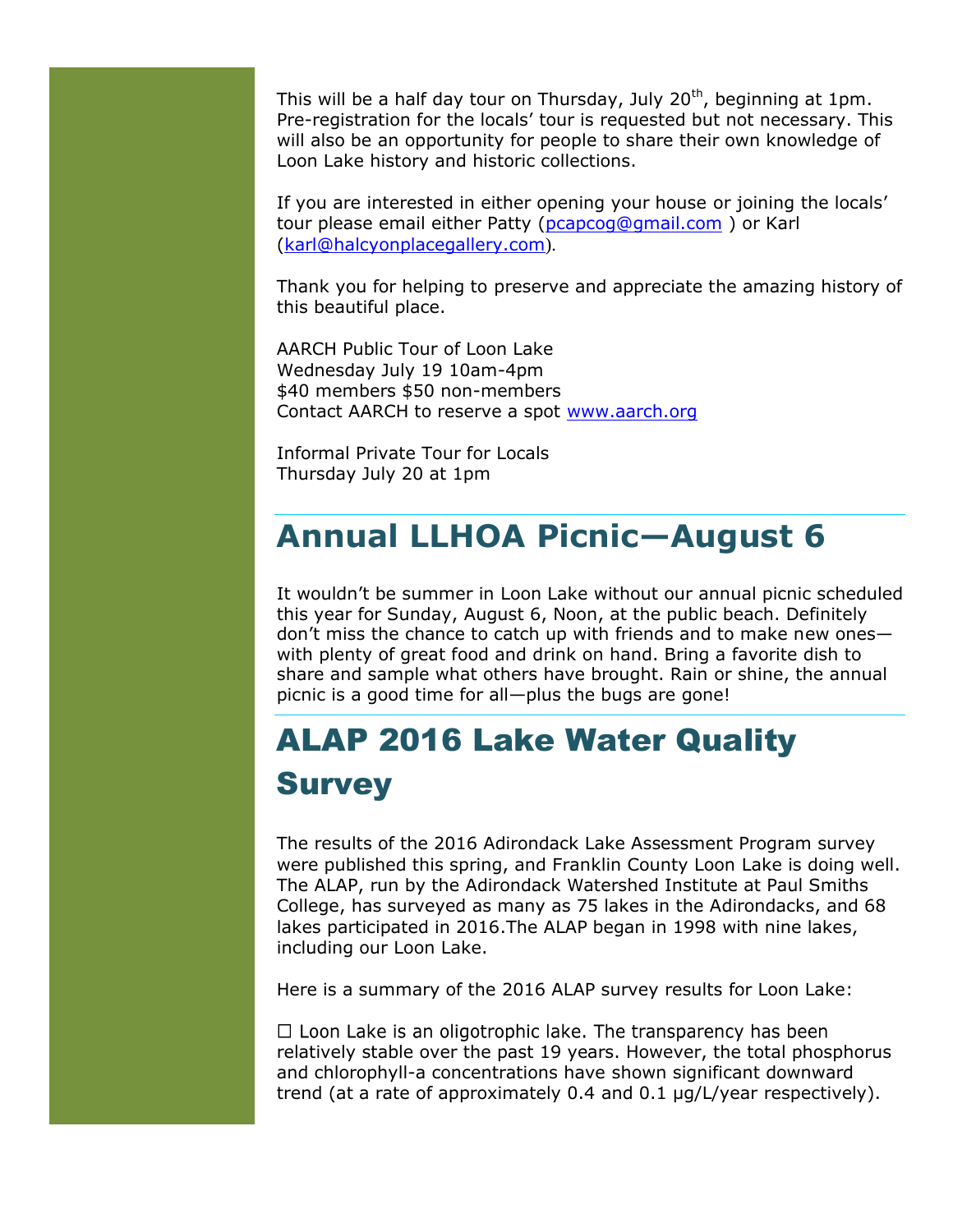So what does all this mean?

ALAP assigns the surveyed lakes to one of three categories: oligotrophic (low biological productivity & most likely to support a cold water fishery); eutrophic (high biological productivity (e.g., algae) & unlikely to support cold water fishery); and, mesotrophic which refers to lakes that fall between the other two designations.

Therefore, as an oligotrophic lake, Loon Lake continues to be fish friendly. Plus the survey reveals our lake may be improving over time. That said, the report also notes that the improved methods for measuring phosphorus and chlorophyll-a that ALAP researchers began using a few years ago may have contributed somewhat to what appears to be downward trends in many surveyed lakes.

 $\Box$  Water samples from 2016 were found to be circumneutral in terms of their acidity. The alkalinity of the lake was 13.2 mg/L, indicating that the lake has low sensitivity to acid deposition.

Most of the lakes participating in the survey (94%) fall into the circumneutral range of acidity, that is, their pH values register between 6.5 and 7.5 (neutral pH). The report notes that "…pH is a surrogate measure of the concentration of hydrogen ions in water (acidity). Hydrogen ions are very active, and their interaction with other molecules determines the…biological activity of gasses, nutrients, and heavy metals; thus pH is considered a master variable for its influence on chemical processes and aquatic life." (p.16)

So the more acidity, the more hydrogen; and the more hydrogen, the more likely the lake is unhealthy. The fact that Loon Lake has an alkalinity level of 13.2mg/L tells us it can adequately buffer external sources of acid, such as organic acids from bogs and wetlands as well as the non-organic acid rain. That buffering helps protect the fish and other aquatic life.

 $\Box$  Sodium and chloride concentrations in Loon Lake were 1.9 and 2.8 mg/L, respectively. These concentrations suggest that the lake is affected by the road salt that finds its way from area roads into the Loon Lake watershed, but fortunately that influence is relatively low.

The report covers all of the 68 lakes that participated in the 2016 ALAP survey. See one the links below for more fascinating information and to see comparisons between our Loon Lake and other lakes in the region.

[\(www.loonlakehoa.org\)](http://www.loonlakehoa.org/) or [http://www.adkwatershed.org/files/alap\\_2016\\_report\\_.pdf](http://www.adkwatershed.org/files/alap_2016_report_.pdf)

Many thanks to Stuart Lucks and others who volunteer their time and energy for this critical work.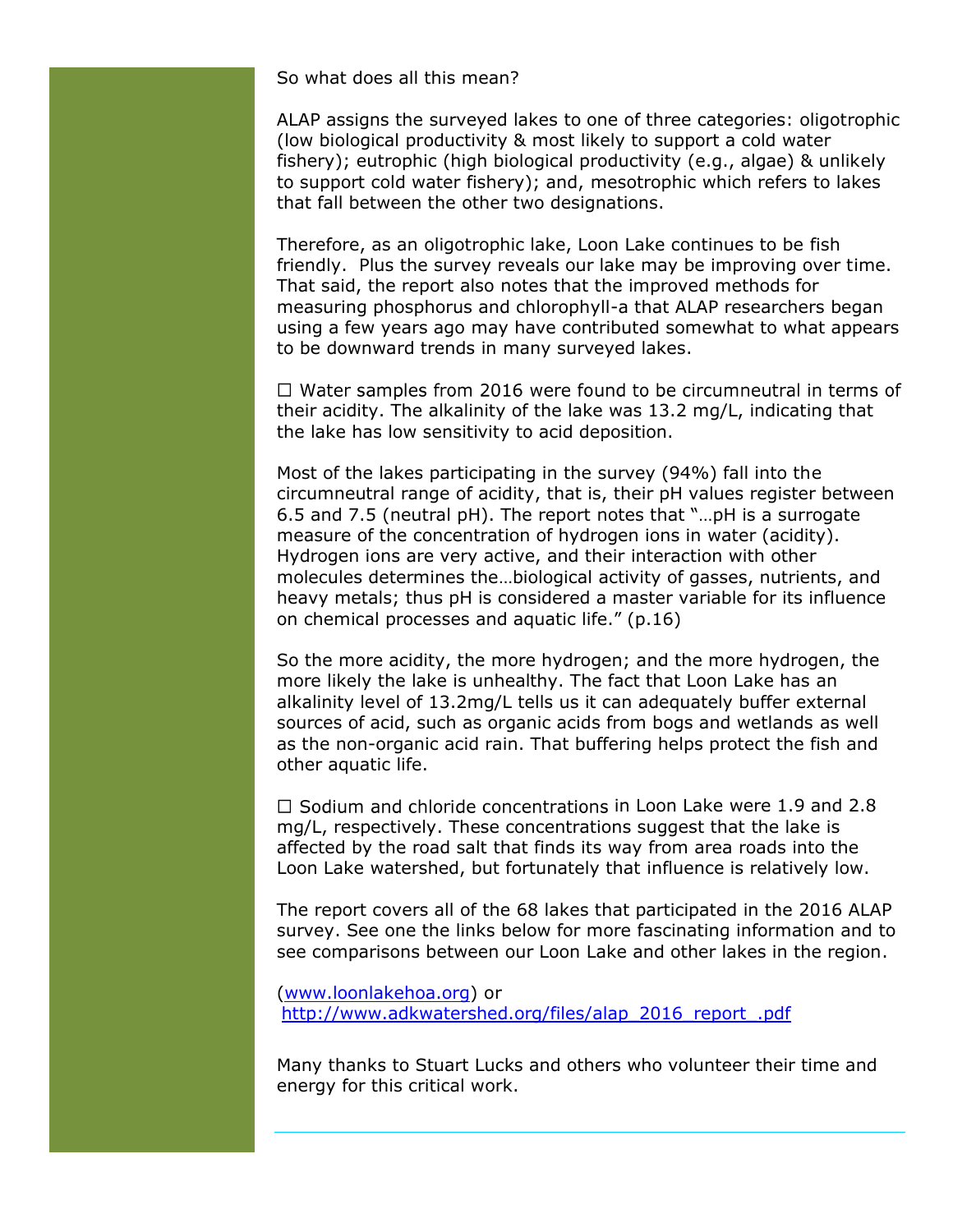### Support Your Loon Lake Community

### *Monitoring Aquatic Invasive Species & Lake Water Quality*

Please support the ongoing efforts by LLHOA members working with the Adirondack Watershed Institute of Paul Smiths College to monitor Loon Lake annually. We need both funds and volunteers. Contact Stuart Lucks by email at [vicepresident@loonlakehoa.org](mailto:vicepresident@loonlakehoa.org)

### *Annual Dues Increase to \$50*

Budget realities have led the LLHOA Board to increase the annual LLHOA dues to \$50.

Here are just a few of benefits your contributions make possible for Loon Lake and our community:

- \* Coordinating lake water quality monitoring
- \* Annual Picnic
- \* Communication about news, issues, events--including newsletters

\* Watchdog on development - working with APA to keep an eye on what's proposed for our lake

- \* Boat launch and beach access
- \* Boat wash & stewardship to prevent aquatic invasives

\* Donations to local non-profits, such as the Bloomingdale VFD, the Kate Mt. Reserve Fund, the BRI (Biodiversity Research Institute in support of loon populations in the Adirondacks, see

<http://www.briloon.org/support-us> ), and our own Loon Lake Live.

You can use either PayPal or send a check to pay your dues and make designated donations. You do not need to join PayPal to use the option on our website.

Visit our website at<http://www.loonlakehoa.org/membership/> and renew, join or contribute in either of two ways:

1. You can pay your dues (to renew or join) online using PayPal and you can even make a contribution to the special funds for aquatic invasive species and the swim float installed in 2015 at the beach. It is quick and easy! Plus you save a stamp!

-or-

2. If you prefer to write a check, you can download a membership form from the website [\(http://www.loonlakehoa.org/membership/\)](http://www.loonlakehoa.org/membership/) and mail it with a check of \$50 to LLHOA at PO Box 219, Vermontville, NY 12989.

THANK YOU!!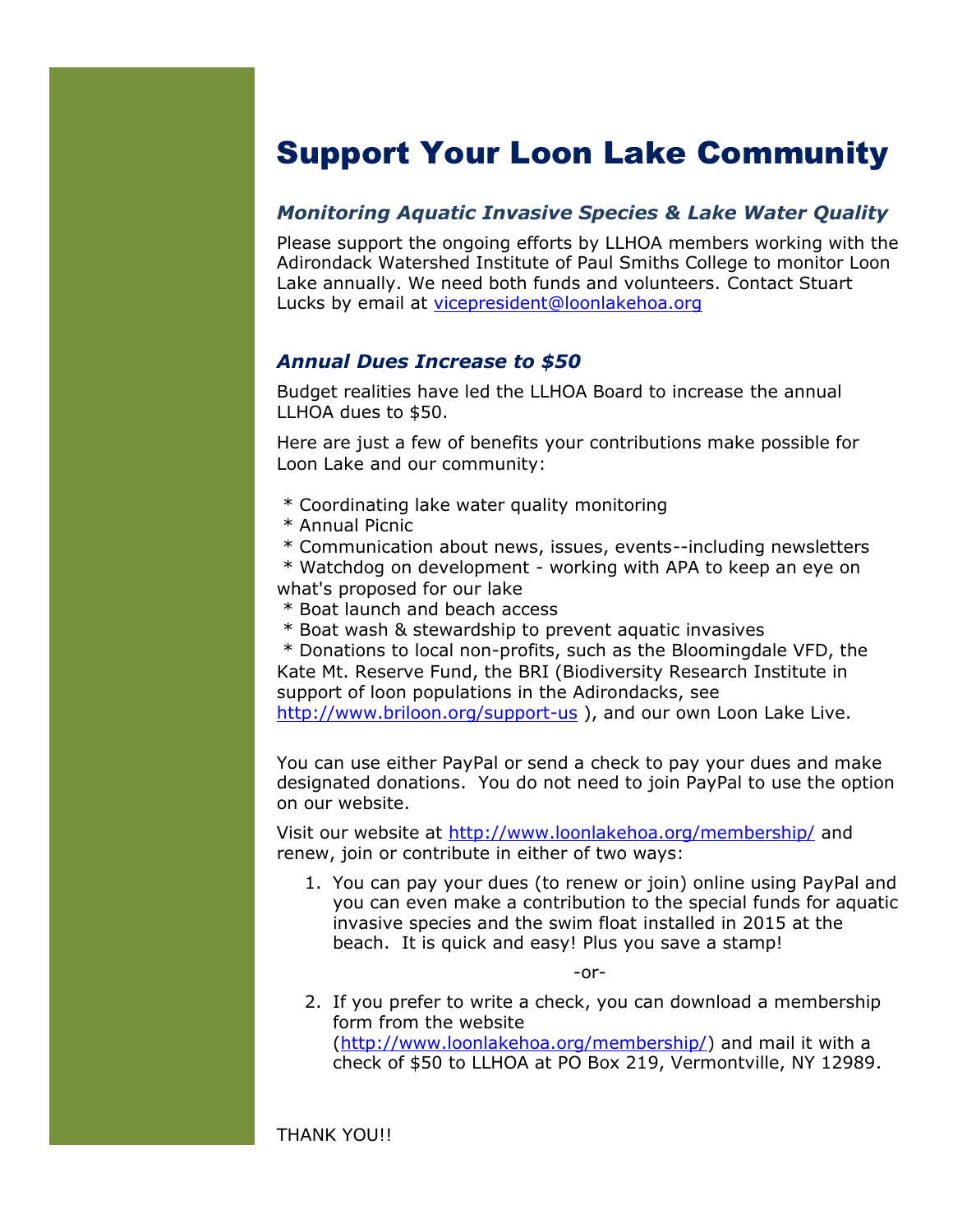# Updates on Loon Lake Property **Activity**

By Scott Muller

#### **Loon Gulf Properties**

Loon Gulf has sold off 2 more properties this spring. Loon Gulf sold a 14 acre lot on Bass pond (294.3-1-101) for \$300,000. It was sold on 4/21/17 to Oneida Properties which is a New York LLC. The address of Oneida is c/o Siren Management which also manages Loon Gulf properties. In addition, a 113 acre parcel was sold to Kelly Black of Long Lake on 2/17/17 for \$88,000. The property borders include County Route 26, Goldsmith Rd, and the Saranac River. The IRS lien registered on Loon Gulf's properties for unpaid taxes was removed in August of 2016.

#### **Mineral Rights**

No additional activity has occurred with the mineral rights claimed by Keith Van Buskirk, Champlain Gas, or High Peaks Sand and Gravel. There have been no sales of mineral rights in Franklin County recorded in the past year. If Champlain Gas really did sell off the mineral rights around northern Loon Lake, as was claimed when the offer to sell the rights to homeowners was revoked, no deeds have been registered. NY State and Lyme Timber have decided not to fight these shell companies over mineral rights on state leased land and have indicated no intentions to purchase the mineral rights back.

### LLHOA Requests for Cell Tower and Improved Internet

This past winter LLHOA President, Tom Bartiss, presented the letters below to the Town of Franklin Board, including the Town of Franklin Supervisor, Art Willman, asking for help to obtain a cell tower and improved internet services for our community. Subsequently, Art Willman spoke with County Legislator, Barbara Rice, conveying copies of the letters.

Letter Re: Cell Tower (Dated January 29, 2017)

*To Whom it may concern:*

*We are writing this letter to ask for help in achieving our goal of getting reliable cell phone service in the Loon Lake / Merrilsville area within the town of Franklin, Franklin County, NY 12989. The Loon Lake Homeowner's Association is 90+ property owners around Loon Lake.*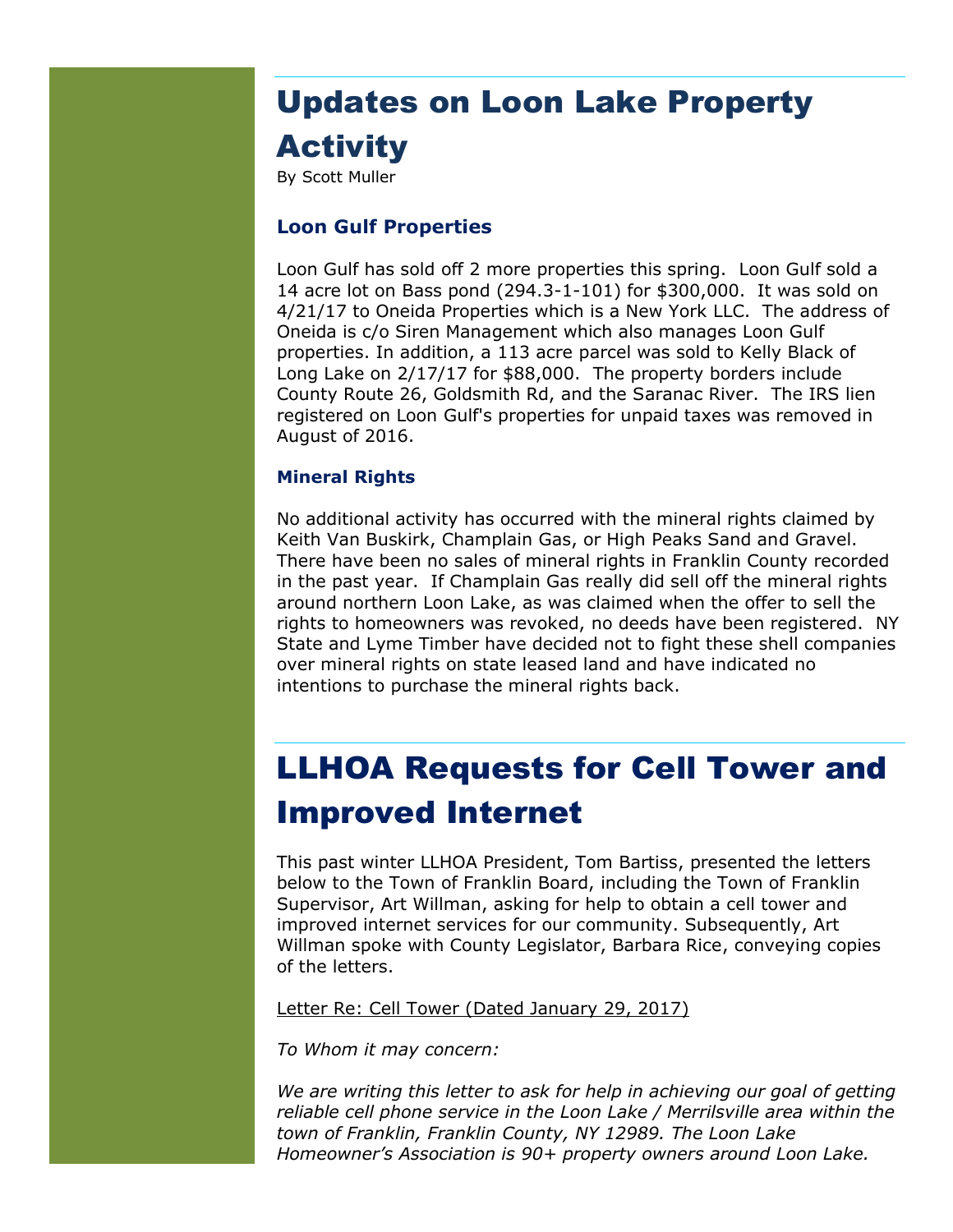*Our members have had numerous issues with land line reliability in this area. Cell phone service is the norm of modern daily activities including being able to contact help in the case of an emergency. Modern businesses rely on cell phone service(s) and when they operate in this area, they become limited by lack of cellular service. Many of our members rent their cottages out to help pay for taxes and renters are becoming more specific about having cell phone coverage where they choose to vacation. The choice to own property in our area is being effected over lack of cell phone service. Many vacationers need to be in contact with their work when in our area and the lack of cell phone service is impacting their desire to come to our area and support the local economy. We hope that you can help along the process to get a cell phone carrier or carriers to cover our area.* 

*Thanks,* 

*Tom Bartiss, President Loon Lake Homeowners Association*

#### Letter Re: Internet (Dated January 29, 2017)

*To Whom it may concern:*

*We are writing this letter to ask for help in achieving our goal of getting reliable high speed internet service in the Loon Lake / Merrilsville area within the town of Franklin, Franklin County, NY 12989. The Loon Lake Homeowner's Association is 90+ property owners around Loon Lake. Add to this, the local community including Merrilsville and it must total twice that number of potential customers. Our members have all shown a concern of the lack of high speed internet and the challenges it creates. Reliable high speed internet service is the norm of modern daily activities including being able to work from home or while on vacation and even communicate in the case of an emergency when our antiquated land line phone service is not working. We are also very limited currently due to the lack of cell phone coverage in this area. Many of our members rent their cottages out to help pay for taxes and renters are becoming more specific about having reliable high speed internet where they choose to vacation. The choice to own property in our area is being effected over the lack of high speed internet service. Many vacationers need to be in contact with their work when in our area and the lack of high speed internet is impacting their desire to come to our area and support the local economy. We hope that you can help along the process to get an internet company to establish a network in our surrounding area.* 

*Thanks,* 

*Tom Bartiss, President Loon Lake Homeowners Association*

### Ensuring Drinking Water Quality

This winter the LLHOA Board prepared the letter below requesting that professionals and officials involved in the approval and installation of septic systems ensure that all codes governing individual water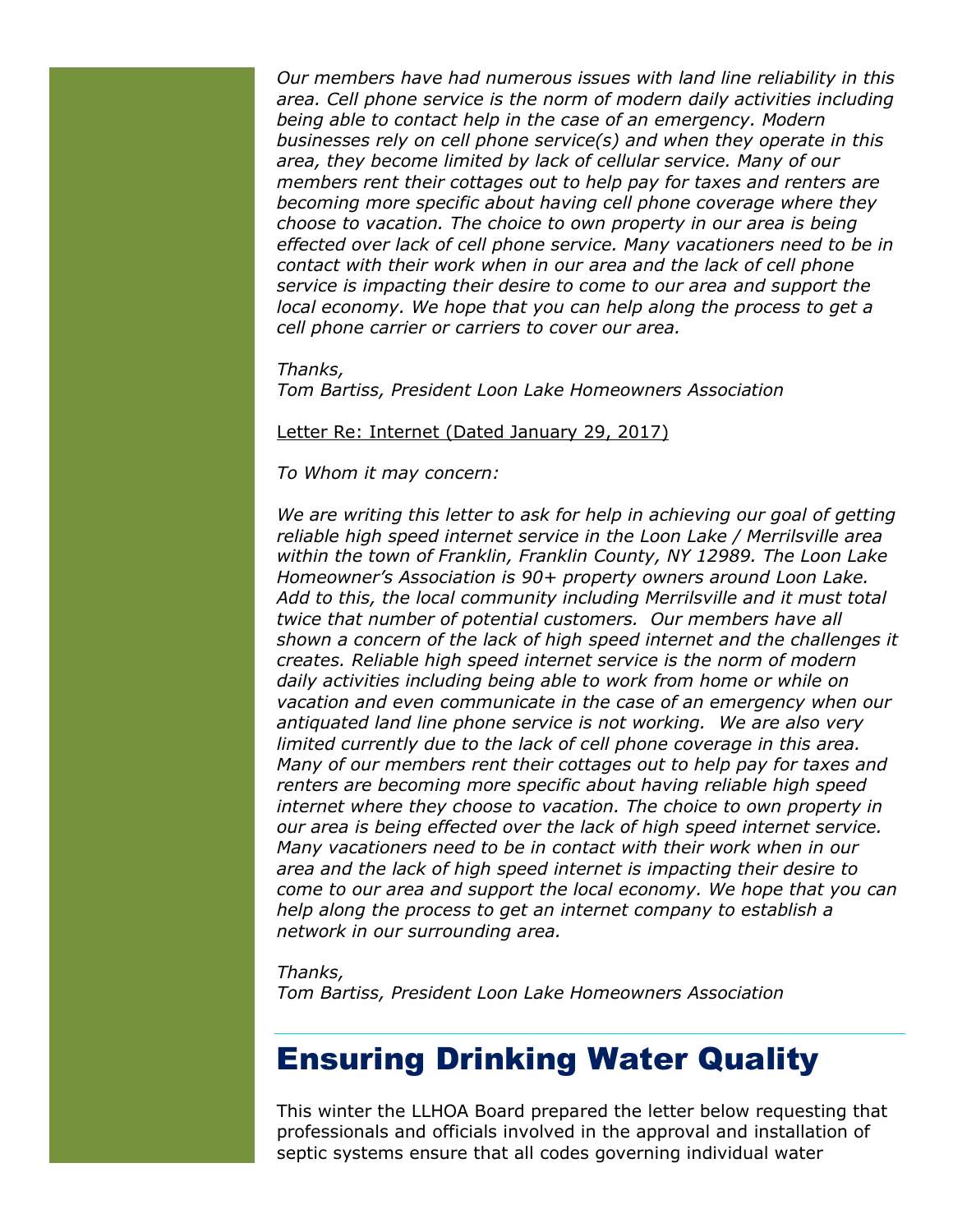treatment systems, such as septic systems, are being followed.

LLHOA president, Tom Bartiss, read the letter at the Town of Franklin Board meeting on February 8, 2017. Art Willman, Town Supervisor, and Paul Blaine, Codes Officer, were present to hear the letter.

Letter, Dated January 31, 2017 (Note: Bolding and underlining appear as in the original)

*To Whom it may concern, including: Licensed design professionals and installers/ excavation contractors, building inspector, Town Officials, property owners around Loon Lake.*

*The Loon Lake Homeowners Association is asking the above listed parties to follow the Residential Code of New York State-P2602.1.2 Individual sewage treatment system. Subpart a.([Individual sewage treatment systems shall be constructed in conformance with the provisions of Appendix 75-A (Wastewater Treatment Standards-Individual Household Systems) of the New York State Department of Health, Sanitary Code(10NYCRR).] This defines Wastewater Treatment Standards regarding the placement of septic systems and their required mandated setbacks from waterways and wells, and to conform to the minimum required setbacks governed by New York State. All OWTS design plans must be prepared by a design professional licensed to practice in New York State.*

*We have noticed a number of septic systems being installed with locations (according to law) too close to the lake or wells around Loon*  Lake. There is a minimum setback of septic absorption fields from water *bodies or wells of 100 horizontal feet (as defined by 75-A.4 b table 2) Separation distances from wastewater system components. Note (a) underneath states When sewage treatment systems are located in coarse gravel or upgrade and in the general path of surface water drainage to a well, the closest part of the treatment system shall be at least 200 feet away from the well. Some camps still pump their water from the lake, so proper setbacks need to be conformed to also with the lake as a potential drinking source.*

*The normal setback for seepage pits is 150 feet from wells, and with the coarse soils and seasonal high ground water levels not allowing for proper treatment, Seepage pits don't meet the requirements to be an acceptable treatment system in general, around Loon Lake. Evaporation systems (if called one to encroach a setback), although allowable up to 50 feet from a body of water, still are required to be no less than 100 feet from a well. With our cold climate, coarse soils, precipitation, snow cover, frost, and slope towards the lake, it is questionable if they are applicable and mostly would rely on absorption to dispose of greywater, and this reverts to the standard setbacks from wells and waterways. This also goes for placement of wells and the minimum required setback from an existing septic system including neighbors' septic systems, especially shallow wells or ones not having a well casing sealed into*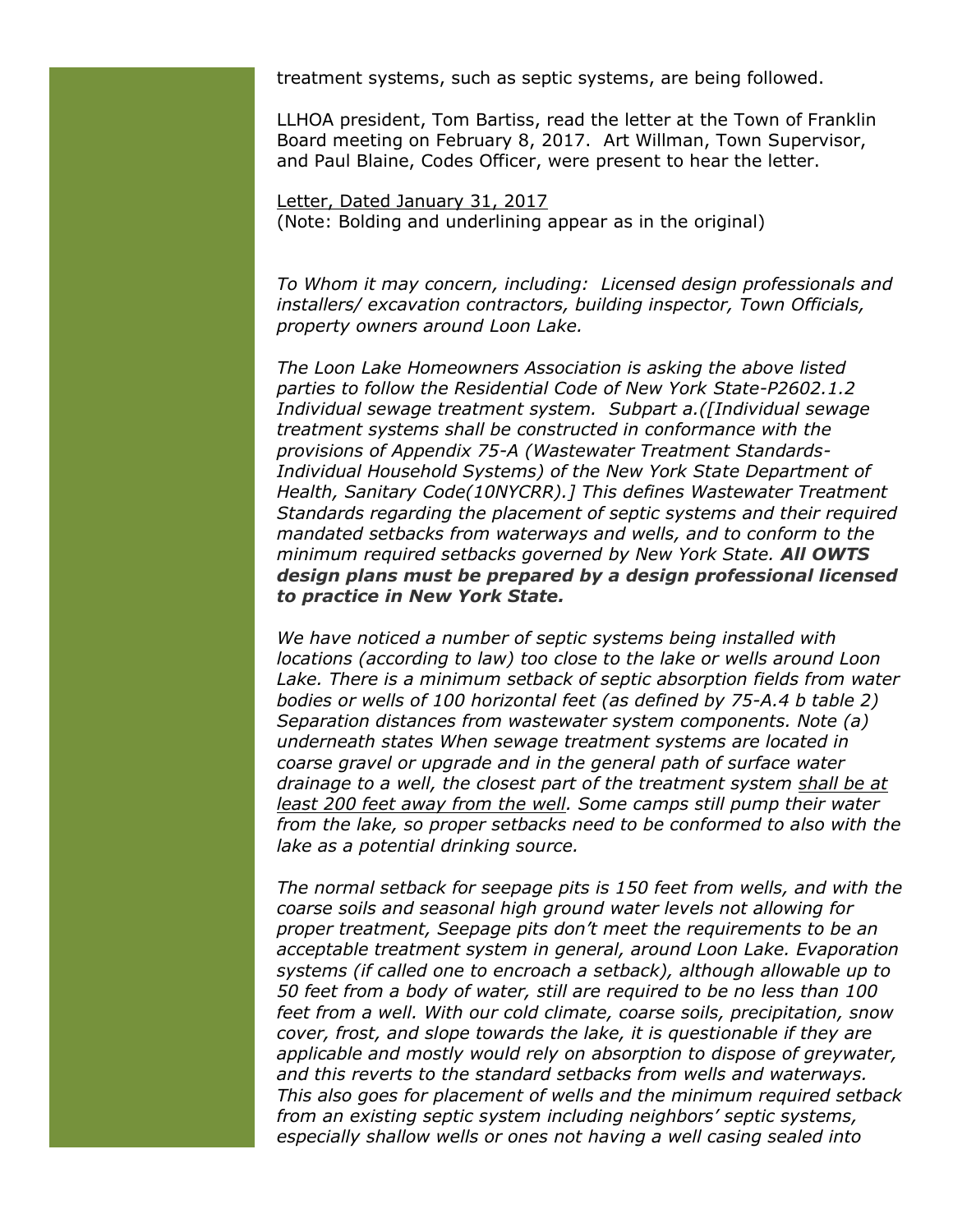*bedrock. Loon Lake area is predominately Glacial outwash sand/ gravel and smaller lakeshore properties mostly have a downward slope towards the lake.*

*Our ongoing goal is the protection of the lake water quality and the safety of swimming and drinking water sources. We also understand the constraints of small lakefront properties trying to achieve the minimum setbacks, but health and safety must come first. Placing a well or a septic system not only impacts setbacks on that property, but it affects the neighboring properties and future replacement or expansion of those systems / well setbacks. We ask, as a group of concerned owners, that you will please adhere to the minimum guidelines and help us maintain the highest quality of safety for the community.* 

*Thank You, Loon Lake Homeowners Association Membership*

### Ticked Off!

Submitted by Vince Pagano

In the early 1970s an unusual outbreak of arthritis in children occurred in a rural community near Lyme, Connecticut. The medical community and researches were puzzled as to what was causing these symptoms, typically after a characteristic localized rash appeared.

The cause was later discovered to be a bacterial infection (Borrelia burgdorferi) transmitted by the deer tick (Ixodes scapularis); and the condition was named Lyme disease. Lyme disease may cause symptoms affecting the skin, nervous system, heart and/or joints of an individual. Over 95,000 cases have been reported to the New York State Department of Health since Lyme disease became reportable in 1986.

According to the Franklin County Health Department, these ticks are widely distributed throughout our area. They are active in late spring through early fall and reside in woody and bushy areas with high grass and leaf litter.

#### *Keep ticks off your skin*.

Cover up. Wear light colored long pants, long sleeves, and long socks, making ticks easier to spot. Tuck pant legs into socks or boots and tuck shirts into pants. Wash your clothes with hot water and dry them using high heat for at least one hour.

Consider using insect repellants. **Important:** Follow labeled instructions.

*Check your body for ticks and remove them* with fine-tipped tweezers, avoiding tick fluids by wearing gloves or using tissue. Grasp